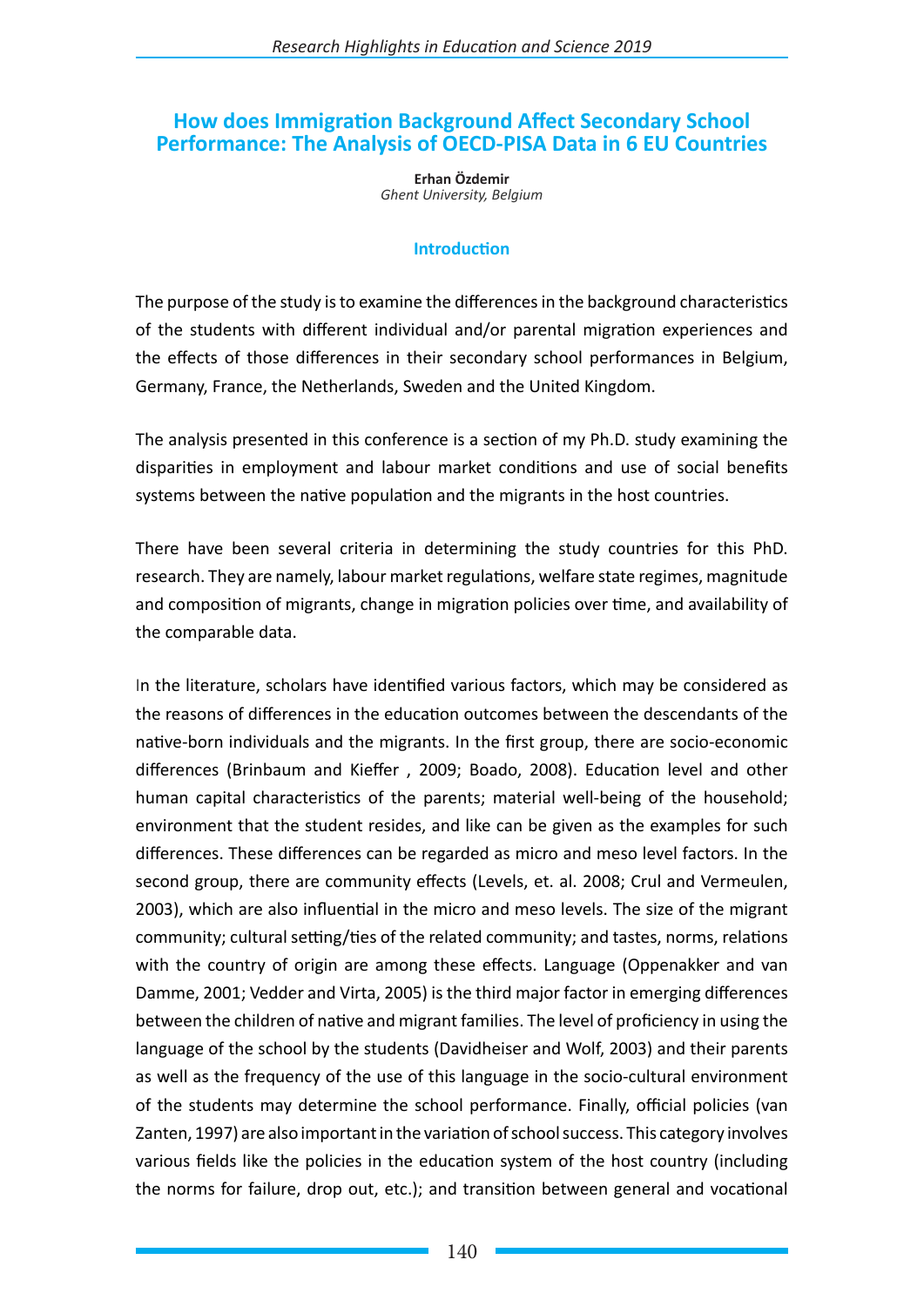#### **SOR MINORITY INTO DEP SO ST**

 $\blacksquare$ oriented programs; and also migration-related policies such as the implementation of restrictive/selective migration policies that determines the composition of the migrants in relation with their human capital characteristics.

In the light of the existing literature and the main purpose of the current PhD. research, two hypotheses are tested in this study. First of them is "Some of the countries have  $u \times w \times v \times 7$  7 **Notation** 

## p **NEAF DEA** ((CENE AFFIC UP E

燃入 In relation to the first hypothesis, the second hypothesis is "The gaps in the school success  $\nabla$  Δ  $\nabla$   $\mathbb{R}$   $\mathbb{R}$   $\mathbb{R}$   $\mathbb{R}$   $\mathbb{R}$   $\mathbb{R}$   $\mathbb{R}$ 

**((OE) & JULAOVPYSMLUDVMO** 

## **VEGALERYSK**

# **dZğwDWDPC**

dZ @vo@Exdvo@b D Tv n Kryon LUKYZ BRAG & ZHAB ZOOP D'ALGORNAZIE EN P **を商品い少 12日 日子のある みんてき** šivo@Z říšáv Zo oàXIZ řEv vš **VEER LA REEL CHEW DE** SHOLES UNIVE \$0 UPO-V PVUIV **VELAVM(CAS(REX** dZZAKKATV BO (好VAZ B 前30 函格 Nyulv proEZ NEZ 前6 ZNO V OMSZZO V ROSZEK MELC **STEER P ZV MOORE SULFU @VVLLLLWDIGX CHAVOLAS VORV ZBLALOC** uy sty **t** (Gy to put 3 **MSV KROGO ÁO .Z KROG Z KATOLS MEDEV \$VEU B \$V XV 8 VUOROVENEO ZHATONOC** DOA VERBETS UP BETP DET Z **BY YOR ANGIOVP BISO**V **Mrded AV Year N ZORS MUV\$3/VOOHPV@PU{3** WOW/KO **MADAX**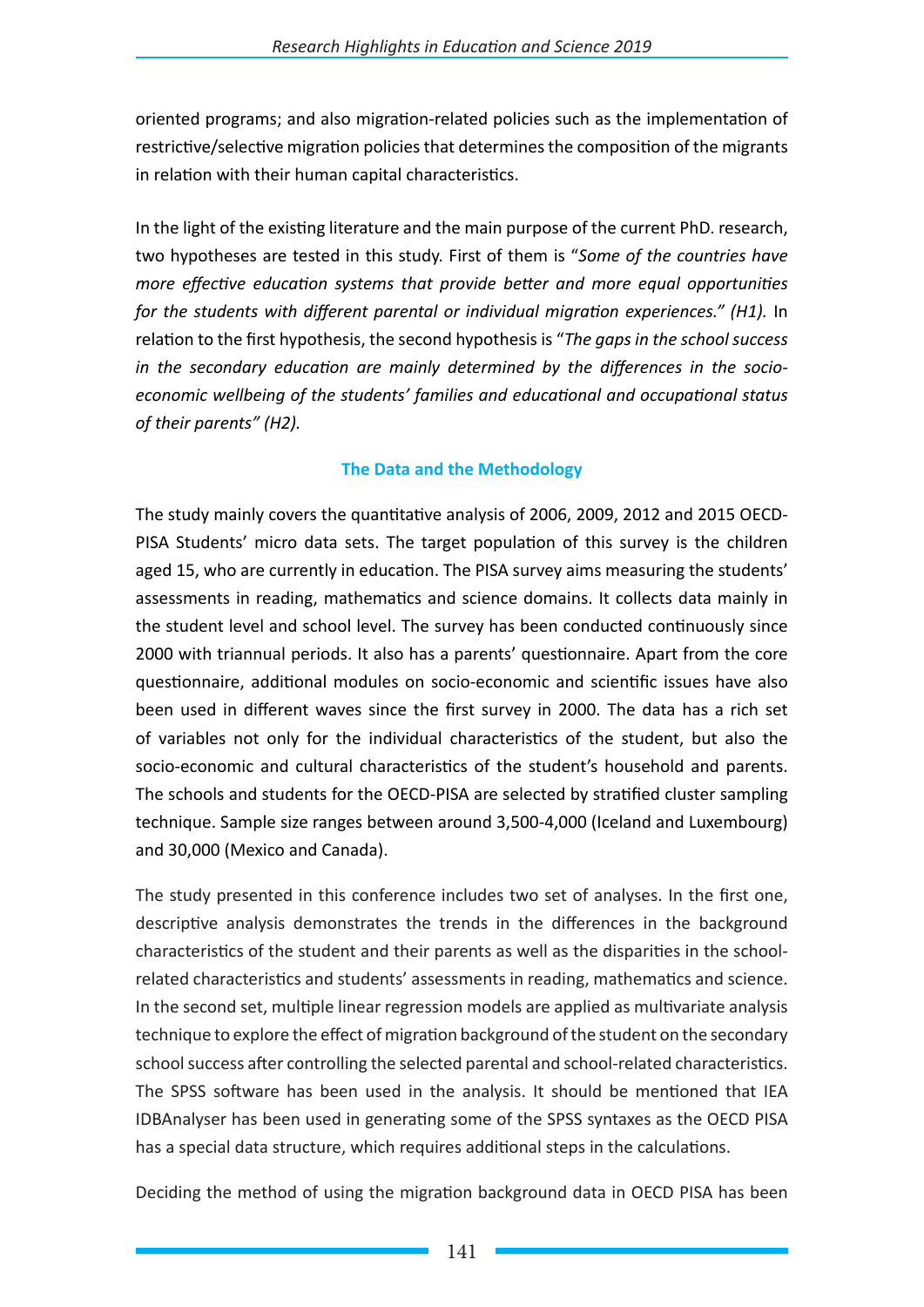Deciding the method of using the migration background data in OECD PISA has beenone of the challenges during the study. Although the data on country of birth of the students and their both parents are collected in all the countries, the level of the detail for these variables in the officially published data sets differs across countries. Moreover, although more detailed data are available in some countries, the country of birth information is provided in broader country groupings rather than the single countries. In particular, for the counties analysed in this study, the detailed data are published for Belgium, Germany and the Netherlands, whereas they are not available in France, Sweden and the UK data sets. In this respect, the migration background of the students for the rest of the analyses has been obtained by the combination of the country of birth variables for the students, their mothers and fathers with the broadest categories (i.e. born in the country and foreign-born), which are available in all of these six countries. The preliminary analysis results, which is not presented in this conference, shows that there are negligible differences between the foreign-born and native-born students, whose both parents are native-born. Moreover, the number of observations in the former group of students is too small to provide statistically reliable findings. Therefore, these two groups are merged under the "both parents native-born" category. The other four migration background categories used in the analyses are one parent native/student native-born; both parents migrants/student native-born; one parent native-born/student migrant; and both parents migrants/student migrant (All migrants) respectively.

## **Descriptive Findings**

## Socio-demographic and school-related characteristics

As the findings point out, the proportion of the students with two native-born parents decreased over time in Belgium, Sweden, the UK and Germany (with the exception of 2012 in the latter country), while there is no significant change in the share of this group in France and the Netherlands. Besides, native-born students with one nativeborn parent and native-born students with two migrant parents are two groups with the second or third highest shares in all study countries.

As mentioned above, Belgium, Germany and the Netherlands are the only selected countries with detailed country of birth categories. The descriptive results indicate that they have different migrant groups with various weights in relation with their histories and migration policies. In this respect, it can be argued that the changes in the number, size and composition of the migrant groups bring different socioeconomic and education-related challenges in each country.

The data also show that the majority of the families of the foreign-born students with two migrant parents were speaking languages other than the language at school. It is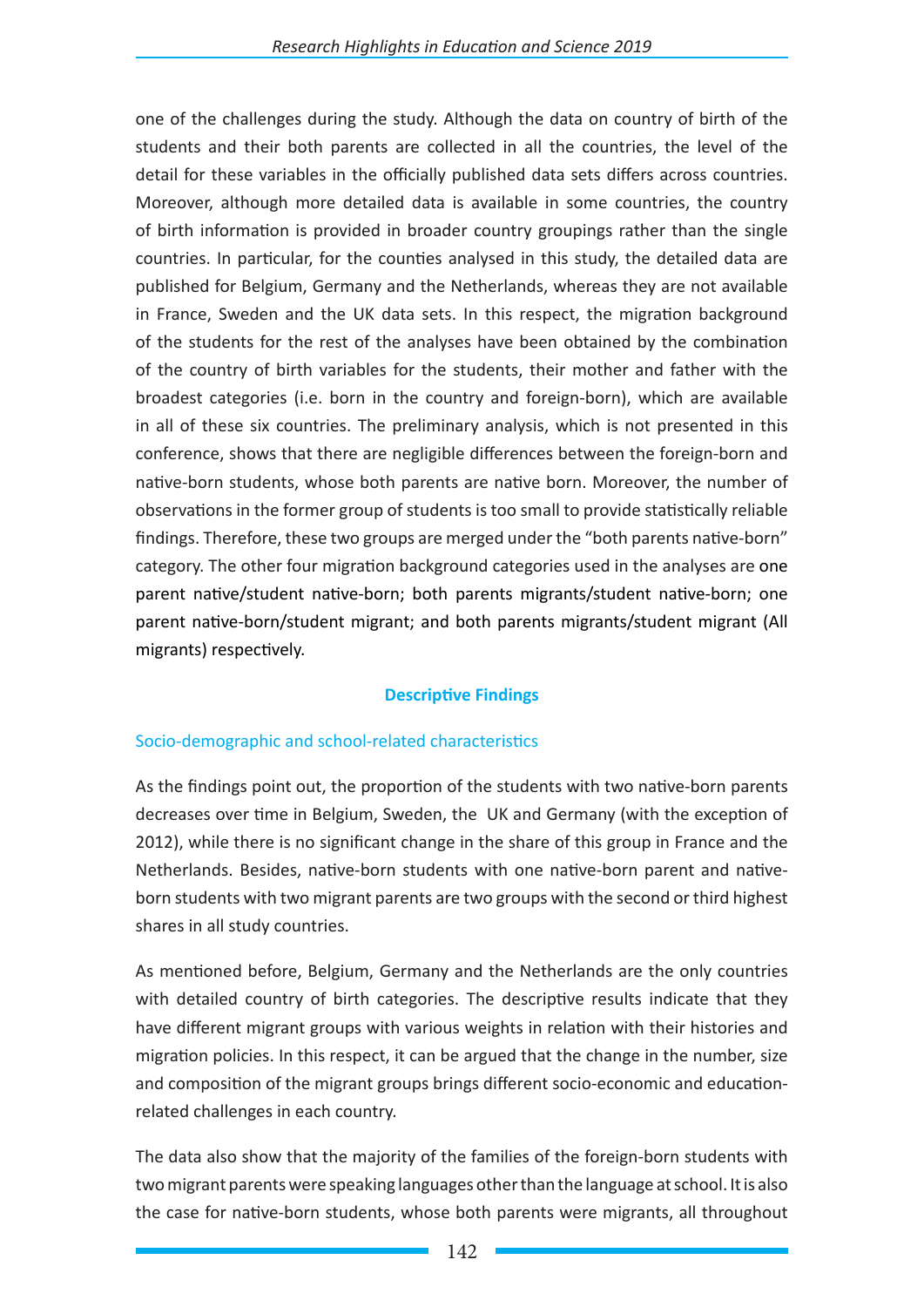also the case for native-born students, whose both parents were migrants, all throughout2006-15 period in Sweden, and some years in Belgium and Germany. Moreover, it is observed that a significant increase in the share of students speaking other languages over time in Germany and Sweden, while a decrease in the proportion of this group of students was observed in Belgium.

When the information on the school of the student is examined, it is found that the students with at least one foreign-born parent were less likely to attend ISCED 3A/B programs in Belgium, Germany and France in all years analysed, and in the UK until 2009. On the other hand, the descendants of the migrants in Sweden all over the period and in the UK after 2012 were more likely to attend such schools. The findings suggest that the students with two foreign-born parents are the most disadvantageous groups in attending schools with higher ISCED level.

There are also prominent differences in the education level of the parents between the descendants of the migrants and the native-born population. Students with at least one foreign-born parent were more likely to have parents with low education attainment level (ISCED 0-2) in all countries. This proportion was the highest among the students with two foreign-born parents.

For comparative analysis, the highest parental occupation index (HISEI), which is published in the raw OECD PISA data sets, have been divided in three equal groups according to the students' ranking in this index. Findings show that more than half of the native-born students with two migrant parents were in the lowest 33% HISEI group in all the years in Belgium, Germany, France and the Netherlands, and during the last two years of the period in Sweden. Foreign-born students, whose both parents were also foreign-born, had the similar trend in these countries. On the other hand, the figures indicate that the proportions are similar across students if at least one parent is native-born regardless of the student's country of birth. It is also found that there was less differentiation across migration background categories in the UK relative to other countries.

Home possessions (HOMEPOS) index is a pre-calculated summary index of all household and possession items (OECD, 2014). In the analysis, the percentile groups for this indicator based on the ranking of the actual index scores have been used. The descriptive analysis results show that more than one third of the foreign-born students with two migrant parents were in the lowest percentile of the HOMEPOS index in all years in Belgium, Germany, France, the Netherlands, Sweden, and the first two years of the period in the UK. This proportion exceeded half of the students in this category in the Netherlands and Sweden in some years. It is also found that the native-born students, whose both parents were foreign-born, was the second least advantageous group in terms of home possessions in all selected countries.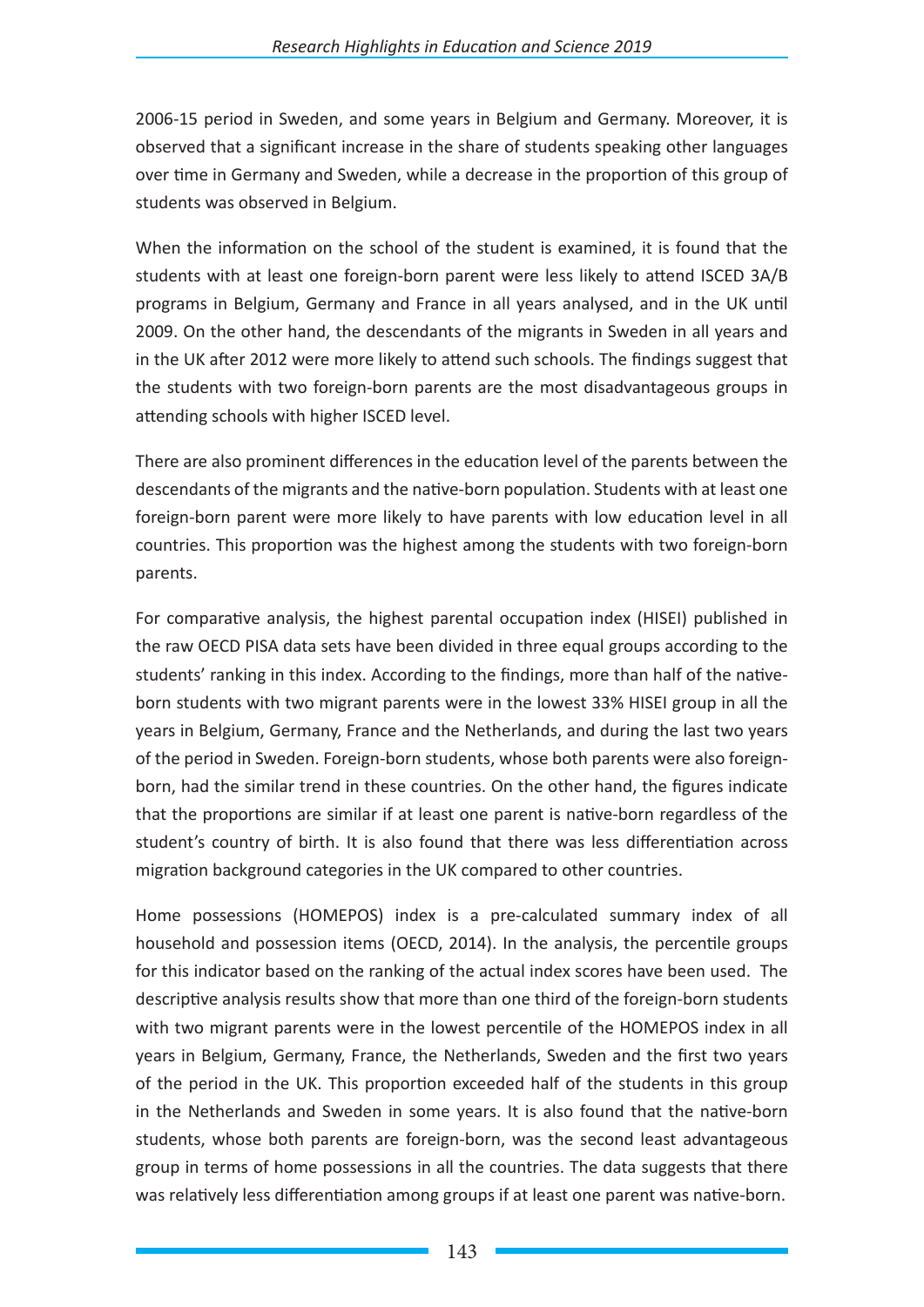The PISA index of economic, social and cultural status (ESCS) is a comprehensive indicator determining the overall socio-economic level of the student's household. The composite score of this index is calculated by the indicators for the highest parental education level, the International Socio-Economic Index of Occupational Status (ISEI), the PISA index of family wealth; the PISA index of home educational resources; and the PISA index of possessions related to "classical" culture in the family home (OECD Glossary). Similar to the analyses of HISEI and HOMEPOS indices, the ESCS scores have been divided in equal deciles for comparative purposes. In the descriptive analysis of this study, the average decile groups for each migration background category are presented. The results highlight that both foreign-born and the native-born students with two migrant parents had much lower positions in the ranking of the ESCS Index relative to the other groups. However, the students with two native-born parents were not always the most advantageous category; the ones with one native-born parent and one migrant parent had higher index values in France, the Netherlands and the UK in the years examined in this study.

### Plausible values in reading, mathematics and science

The initial findings demonstrate that having at least one migrant parent significantly reduces the plausible values in all three domains. The ratio relative to the students with two native-born parents was 85% or less for the migrant students, whose both parents were born abroad, in Belgium, Germany, France and Sweden. The ratios of the native-born students with two migrant parents relative to the descendants of the native-born parents were around 90% or less in all the countries but the UK. The ones with one native-born parent had higher averages than the former group of students in all domains. However, their results were still much lower than the students with two native-born parents. In the UK, in all the years, the average plausible values of students with only one native-born parent were equal to the average of the ones in the reference group; otherwise they were significantly higher, in all three domains. On the other hand, the findings indicate that the ratios for the students with two foreign born parents relative to the students, whose both parents were native born, were much lower than 100% in the other study countries.

### Multivariate analysis findings

The dependent variables used in the multiple regression models are the natural logarithm of plausible values for reading, mathematics and science. Converting the actual values of the dependent variable into logarithmic values enables the proportional comparison of other categories with the reference category within the independent variables.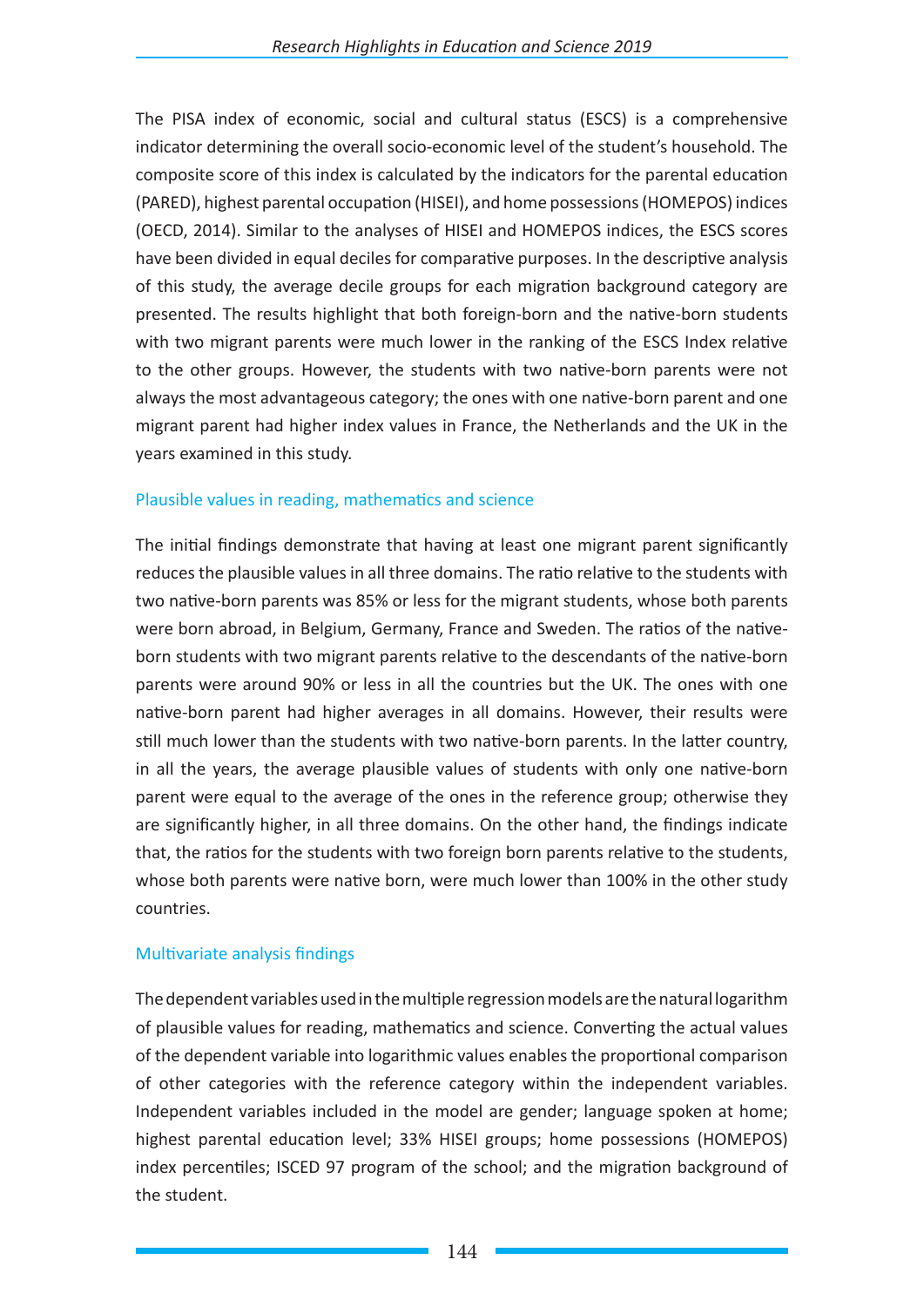Independent variables included in the model are gender; language spoken at home; highest parental education level; 33% HISEI groups; home possessions (HOMEPOS) index percentiles; ISCED 97 program of the school (see UNESCO-UIS, 2006); and the migration background of the student.

According to the  $R<sup>2</sup>$  values of the multiple regression models, it can be asserted that the explanatory power of the models for three separate sets of plausible values are similar in each country. Highest  $R^2$  values are for the Netherlands and France, and the lowest are found for Sweden and the UK.

The model coefficients indicate that the girls have much higher plausible values in reading relative to the boys in all countries and in all years. However, this pattern is just the reverse in mathematics and science domains in Belgium, France, the Netherlands and the UK, and to a smaller extent in Germany. On the other hand, there is no statistically significant differentiation between girls and boys in these two domains in Sweden.

Language spoken at home is more influential on the plausible values of the students in Germany and Belgium compared to other four countries. The effect of language at home is observed in particular years in the other countries. Interestingly, the ones speaking other languages at home were more successful in Belgium in 2006. The effect of highest parental educational level is not significant in Belgium while having parents with low educational attainment notably reduces the plausible values in Germany, Sweden and the UK. Likewise, the lower the HISEI index group, the lower the plausible values in all domains. The effect of HISEI is not significant for the medium 33% HISEI group in the Netherlands. The students in the lower ranks of the HOMEPOS index are likely to have lower plausible values. The negative impact was bigger for the ones, who were in the first two lowest 20% groups, though the third and fourth percentiles had lower plausible values to a smaller extend and statistical significance. Being in a lower ISCED level on the one hand and attending a labour market-oriented program on the other hand, result in having lower plausible values. The ratios relative to the ISCED 3A/B is as low as 48% in ISCED 2C schools in the Netherlands and it is below 70% in general in ISCED2A programs in Belgium, France and the UK.

When the coefficients for the migration background categories are examined, it is observed that, most of the gap is eliminated, otherwise reduced after controlling all other socio-economic, parental and school-related differences. Belgium is the only country, where the differences between all migrant groups and the descendants of the native-born parents remain to a big extent, although the disparities found in the actual plausible values between other categories and the reference group significantly reduce in the multiple regression models.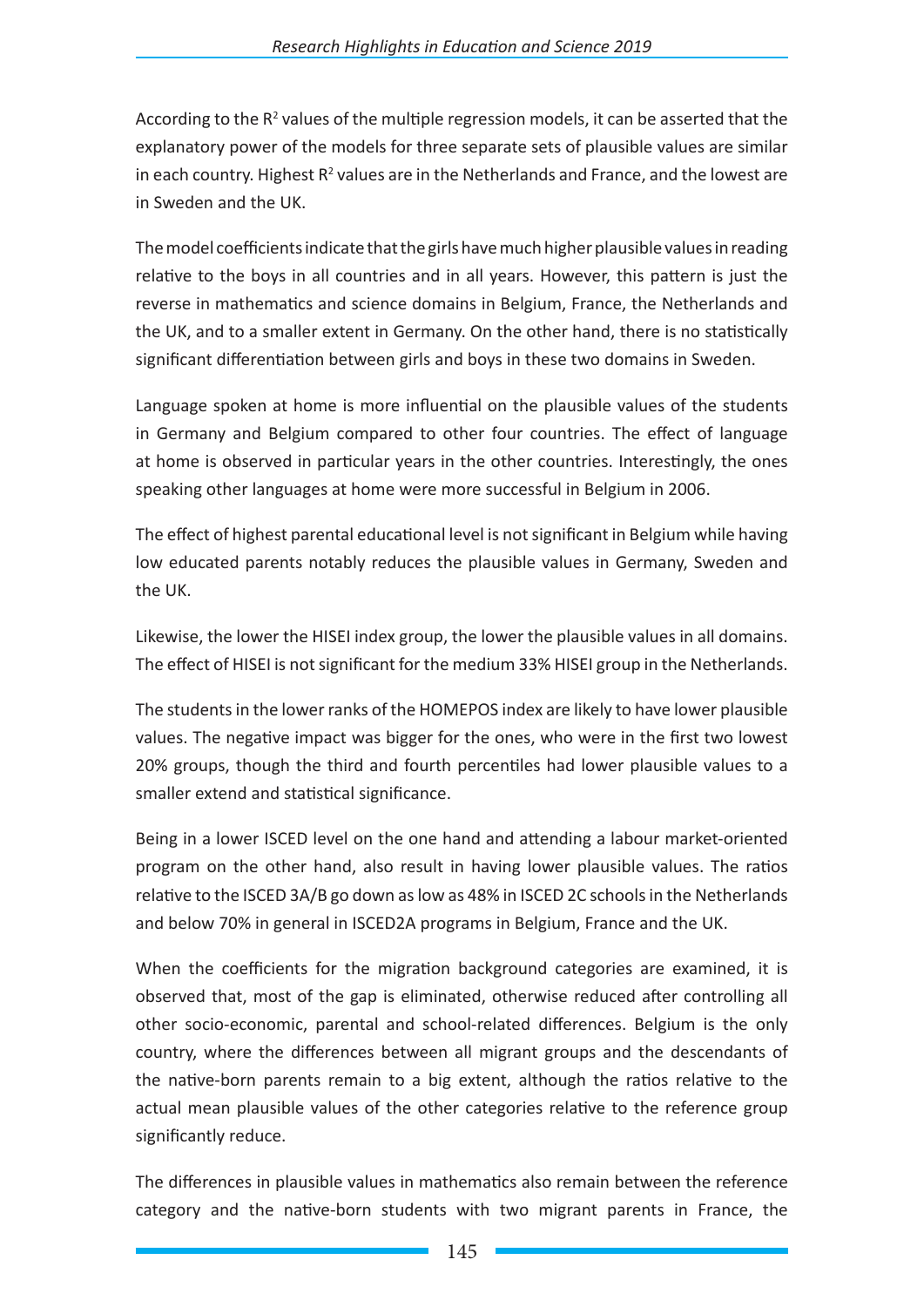The differences in plausible values in mathematics also remain between the reference category and the native-born students with two migrant parents in France, the Netherlands and Sweden. In science domain, foreign-born students with two migrant parents also have relative disadvantage. The disparities between the descendants of two native-born parents and these two categories are also observed in Germany. Moreover, all other groups had lower mean plausible values in science relative to the reference category in 2015 in this country. The negative impact of having two migrant parents on plausible values in reading is evident in particular years in Germany, France, the Netherlands and Sweden. In the UK, there is no differentiation in plausible values between the descendants of the migrants and the native-born population. On the contrary, native-born students with one native-born parent were likely to have higher plausible values than the reference group in all domains in 2012.

### **Conclusion**

Both descriptive analyses and multiple regression models point out the educational and socio-economic inequalities across the students with different individual and parental migration experiences. The level of success of the students in the secondary school is influenced by the socio-economic and cultural levels of the students' households. The ISCED level and program of the school are among the main determinants. The findings also indicate that there is a relationship between the language at home and success in the school; but not present in all countries and in all years. The proportions of the low skilled jobholders and the less educated individuals among the parents of the students with two migrant parents are much higher than the ones in other migration status categories. These differences have a multiplier effect on the disparities in school success.

According to both descriptive and multivariate analysis results, it can be argued that the students with at least one migrant parent are the least advantageous ones in Belgium. Less inequality in the plausible values is observed across groups in the UK relative to other five countries. These patterns are evident in all years and all plausible value domains. Furthermore, students, whose both parents are migrants, is the most affected group in all the countries. Besides, it can be concluded as the differences across migration background categories are likely to reflect the cumulative effect of the disadvantages in the earlier stages of education. According to the findings of the OECD-PISA data analysis, welfare regimes seem not to be influential to reduce the disparities in educational outcomes. It is also found that the differences between migration background categories are more remarkable in mathematics and science compared to reading. The results do not indicate a significant change in the patterns over time both for the differences between migration background and socio-economic groups.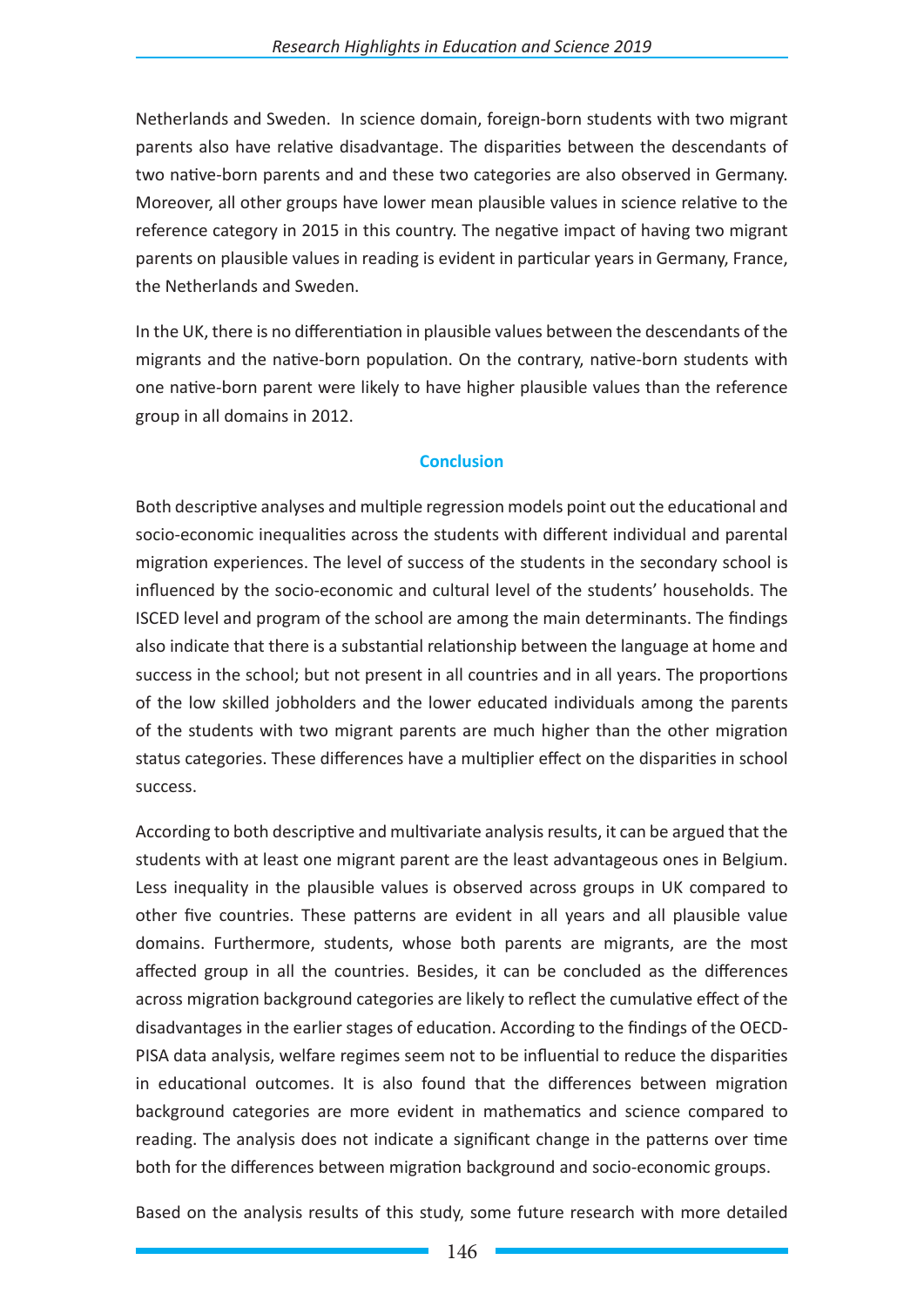Based on the analysis results, some future research with more detailed migration background categories can be suggested. This may be fruitful to examine the disparities in the educational outcomes between groups. For this, the availability of comparable and detailed country of origin variables in all countries is the prerequisite in the OECD PISA analysis. Moreover, the analysis for the language proficiency and/or efficiency for the ones speaking the test language at home may provide more consistent results for the effect of language spoken at home. Nevertheless, currently, this information is not available in the OECD-PISA, either. Finally, better sampling designs capturing all ISCED levels/programs and migrant groups in the host countries may enable the researchers to obtain data of the rare groups in the countries.

#### **References**

- Boado, H. C. (2008), *Do Immigrant-Origin Students Progress Faster at School? The Case of France* in Population (English Edition, 2002-), Vol. 63, No. 4 (Oct. - Dec., 2008), pp. 651-667.
- Brinbaum, Y. and Kieffer, A. (2009), *Trajectories of Immigrants' Children in Secondary Education in France: Differentiation and Polarization in Population* (English Edition, 2002-), Vol. 64, No. 3 (2009 July-September), pp. 507-554.
- Crul, M. and Vermeulen, H. (2003), *The Second Generation in Europe* in International Migration Review, Vol. 37, No. 4, The Future of the Second Generation: The Integration of Migrant Youth in Six European Countries (Winter, 2003), pp. 965- 986.
- Davidheiser, J. And Wolf, G. H. (2003) Social and Cultural Integration in Germany: The European Union, the Euro, Immigration, and the School System in Die Unterrichtspraxis / Teaching German, Vol. 36, No. 2 (Autumn, 2003), pp. 145-157
- Leman, J (1987) From Challenging Culture to Challenged Culture: The Sicilian Cultural Code and the Socio-Cultural Praxis of Sicilian Immigrants in Belgium**,** Leuven, Belgium: Leuven University Press.
- Levels, M., Dronkers, J. and Kraaykamp, G. (2008), *Immigrant Children's Educational Achievement in Western Countries: Origin, Destination, and Community Effects on Mathematical Performance* in American Sociological Review, Vol. 73, No. 5 (Oct., 2008), pp. 835-853.
- McClave, J. T and Sincich, T. (1997), A First Course in Statistics (Sixth Edition), Upper Saddle River New Jersey: Prentice-Hall.
- OECD (2014) PISA 2012 Technical Report
- OECD Glossary of Statistical Terms http://stats.oecd.org/glossary/(last seen in 31/03/2019)